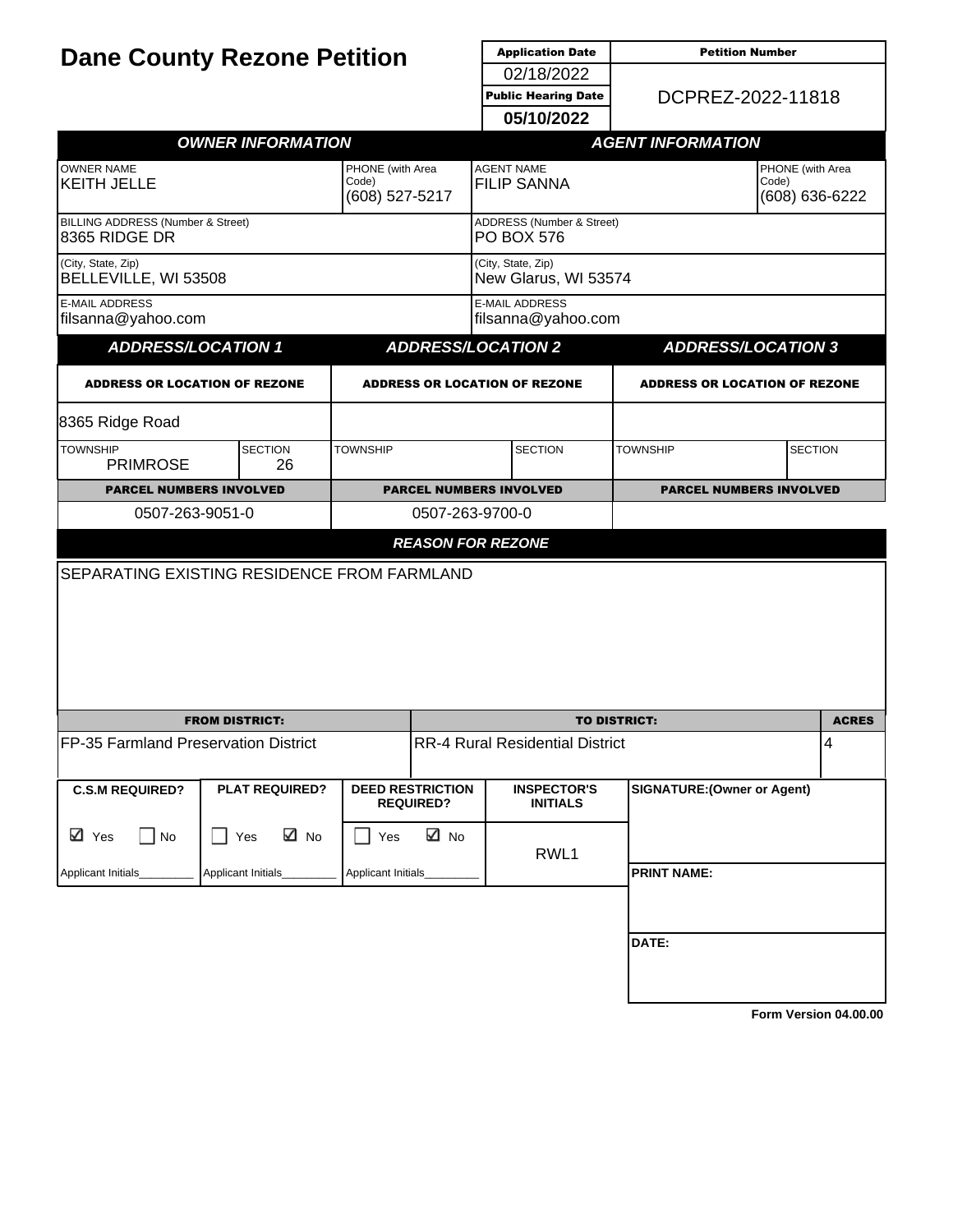

# **Legend**





# Petition 11818 KEITH JELLE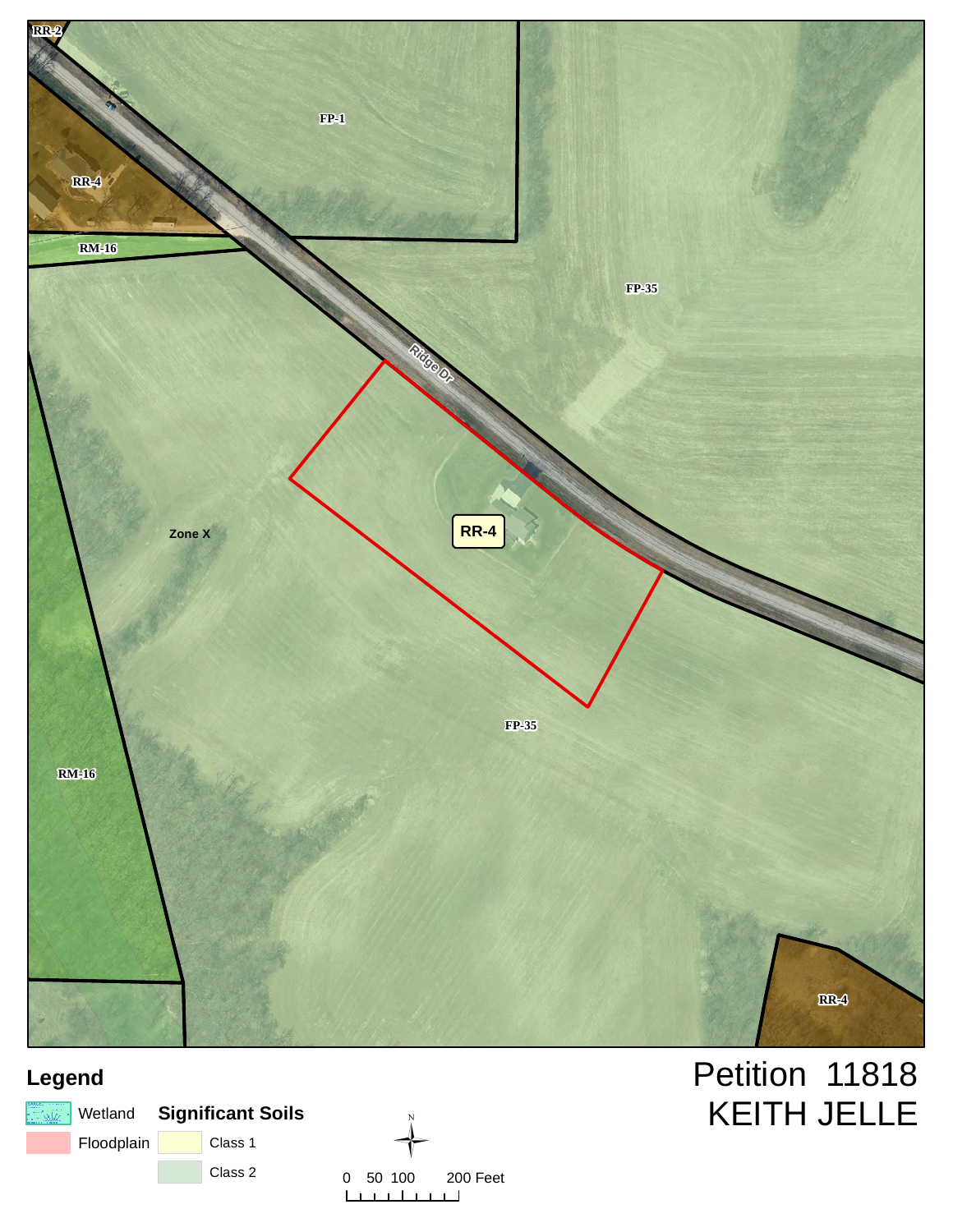**Dane County** 

(608) 266-4266

Madison, Wisconsin 53703

**Department of Planning and Development Zoning Division** Room 116, City-County Building 210 Martin Luther King Jr. Blvd.

| <b>Application Fees</b>                                                              |       |
|--------------------------------------------------------------------------------------|-------|
| General:                                                                             | \$395 |
| <b>Farmland Preservation:</b>                                                        | \$495 |
| <b>Commercial:</b>                                                                   | \$545 |
| PERMIT FEES DOUBLE FOR VIOLATIONS.<br>ADDITIONAL FEEC MAN ABBLY CONTACT DANIE COUNTY |       |

ADDITIONAL FEES MAY APPLY. CONTACT DANE COUNT ZONING AT 608-266-4266 FOR MORE INFORMATION.

### **REZONE APPLICATION**

#### **APPLICANT INFORMATION**

| <b>Property Owner Name:</b>           | Keith Jelle          | <b>Agent Name:</b>                    | <b>Filip Sanna</b>   |
|---------------------------------------|----------------------|---------------------------------------|----------------------|
| <b>Address (Number &amp; Street):</b> | 8365 Ridge Dr        | Address (Number & Street): PO Box 576 |                      |
| Address (City, State, Zip):           | Belleville, WI 53508 | Address (City, State, Zip):           | New Glarus, WI 53574 |
| <b>Email Address:</b>                 | filsanna@yahoo.com   | <b>Email Address:</b>                 | filsanna@yahoo.com   |
| Phone#:                               | (608) 527-5217       | Phone#:                               | $(608) 636 - 6222$   |

#### **PROPERTY INFORMATION**

| Township: | Primrose          |                                                                                                            | Parcel Number(s): 050726-390910 & 397000, 050735-280005 & 285000 | 0507-263-9051-0 and 0507-263-9700-0 |
|-----------|-------------------|------------------------------------------------------------------------------------------------------------|------------------------------------------------------------------|-------------------------------------|
| Section:  | $26\frac{1}{6}35$ |                                                                                                            | Property Address or Location: 8365 Ridge Dr, Belleville WI 53508 |                                     |
|           |                   |                                                                                                            | <b>REZONE DESCRIPTION</b>                                        |                                     |
|           |                   | Reason for the request in the space below, please provide a brief but detailed evolutation of the rezoning |                                                                  | le this annitration hoing           |

#### equest. In the space below, please provide a brief but detailed explanation of the rezoning request. Include both current and proposed land uses, number of parcels or lots to be created, and any other relevant information. For more significant development proposals, attach additional pages as needed.

this application being submitted to correct a violation? **Yes** No

A 4 acre parcel around the homestead at Ridge Dr, Belleville WI is to be created in order to facilitate sale of remaining agricultural land owned by Keith Jelle (parcels 050726390910, 050726397000, 050735280005, 050735285000). We believe the RR-4 zoning will be appropriate for the new 4 acre homestead parcel, while the remaining agricultural land (which will be approximately 67 acres) will remain as FP-35. This agricultural land will continue to support row-crop agricultural fields.

| <b>Existing Zoning</b><br>District(s) | <b>Proposed Zoning</b><br>District(s) | Acres |  |
|---------------------------------------|---------------------------------------|-------|--|
| FP-35                                 | <b>RR-4</b>                           |       |  |
| FP-35                                 | FP-35                                 | 66.8  |  |

Applications will not be accepted until the applicant has contacted the town and consulted with department staff to determine that all necessary information has been provided. Only complete applications will be accepted. All information from the checklist below must be included. Note that additional application submittal requirements apply for commercial development proposals, or as may be required by the Zoning Administrator.

| ■ Scaled drawing of | Legal description | $\Box$ Information for | ■ Pre-application      | Application fee (non-     |
|---------------------|-------------------|------------------------|------------------------|---------------------------|
| proposed property   | of zoning         | commercial development | consultation with town | refundable), payable to   |
| boundaries          | boundaries        | (if applicable)        | and department staff   | the Dane County Treasurer |
|                     |                   |                        |                        |                           |

I certify by my signature that all information provided with this application is true and correct to the best of my knowledge and understand that submittal of false or incorrect information may be grounds for denial. Permission is hereby granted for Department staff to access the property if necessary to collect information as part of the review of this application. Any agent signing below verifies that he/she has the consent of the owner to file the application.

**Owner/Agent Signature** 

Date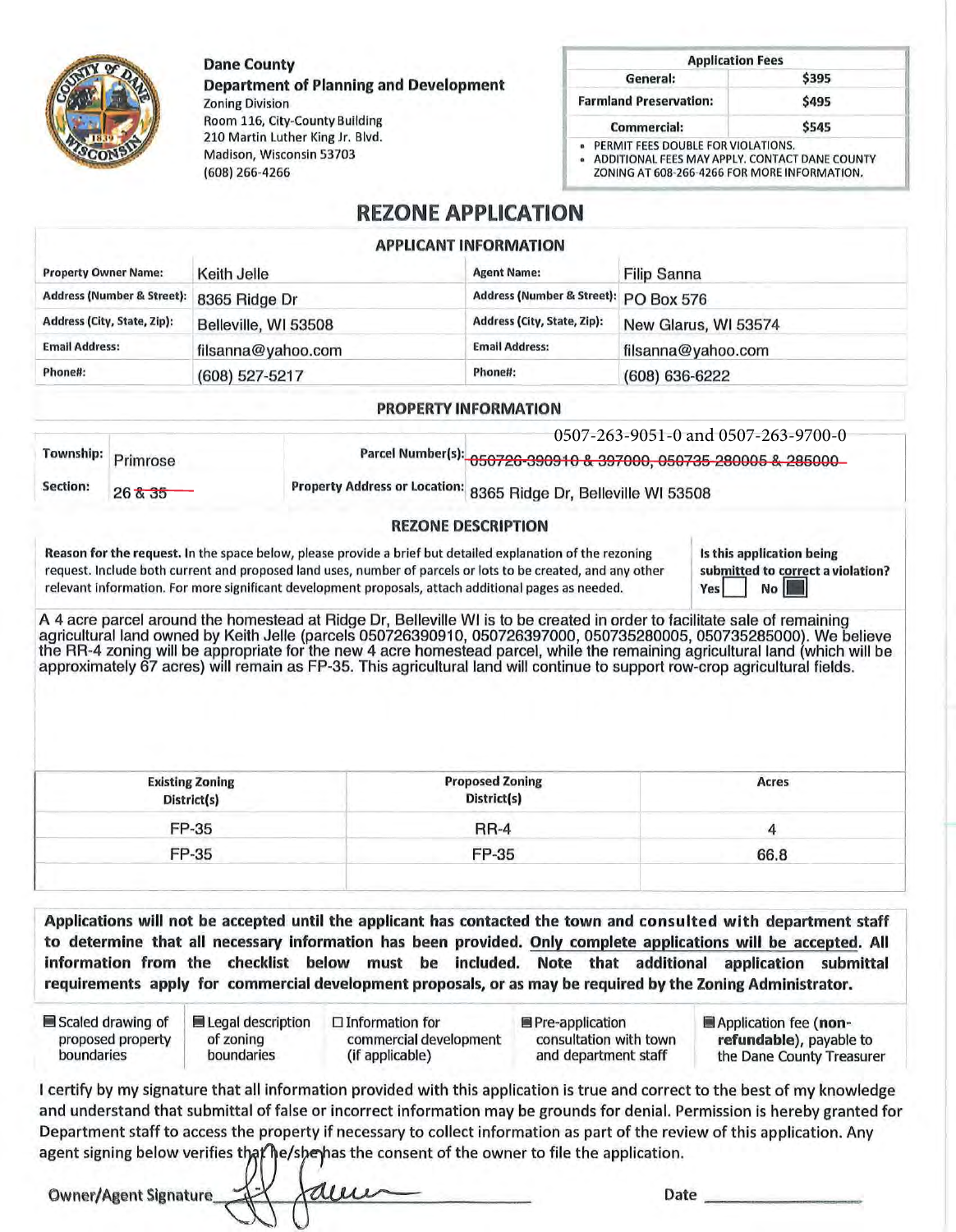#### **CERTIFIED SURVEY MAP NO.** Part of the Southwest and Southeast 1/4s of the Southwest 1/4 of Section 26, Town 5 North,<br>Range 7 East, Town of Primrose, Dane County, Wisconsin. 33.00' **RIDGE DRIVE** RIDGE DRIVE, DEDICATED<br>TO THE PUBLIC ORNEWAY  $\sigma$ LOT<sub>1</sub> 174,240 SQ. FT. (4.00 AC.) TOTAL OA 33.00 HOUSE -166 LEGEND: SOBART STATES 1-1/4" solid round iron rod found 3/4" solid round iron rod found  $CONS$ 3/4" x 24" solid round iron rod set,<br>weighing 1.50 lbs per lineal foot  $\circ$ ROBERT A Well TALARCZYK S Septic cover ⊗ NO0'48'23"E  $90^{\circ}$ Septic vent Δ 497. 150 150 0 02/09/22 t. et A.  $= 150$ SCALE: 1 1415.93' 35 S89\*11'37"E 2618.20

| CURVE <i>IABLE</i> |                                                                                           |         |                     |         |             |              |  |  |
|--------------------|-------------------------------------------------------------------------------------------|---------|---------------------|---------|-------------|--------------|--|--|
| <b>CURVE</b>       | TAN. BEARING<br>CH. BEARING<br><b>CHORD</b><br>DELTA ANGLE<br><b>ARC</b><br><b>RADIUS</b> |         |                     |         |             |              |  |  |
|                    | 1402.20'                                                                                  | 248.27' | $10^{\circ}08'40''$ | 247.94' | S56'11'17"F | S61'15'37''F |  |  |
| C2                 | 1435.20'                                                                                  | 254.11' | $10^{\circ}08'40''$ | 253.78' | S56"11'17"E | S61'15'37"E  |  |  |

PREPARED FOR: Primrose Ag Properties<br>R. Ryan Kubly<br>1112 7th Avenue<br>Monroe, WI 53566<br>(312) 315–6828

 $\omega_{\rm{max}}=0$ 

**JOB NO.** 22016<br>POINTS 20161<br>DRWG. 22016\_1 22016 DRAWN BY FLS CTALARCZYK LAND SURVEYS LLC

> 517 2nd Avenue New Glarus, WI 53574 608-527-5216 www.talarczyksurveys.com

# SHEET 1 OF 3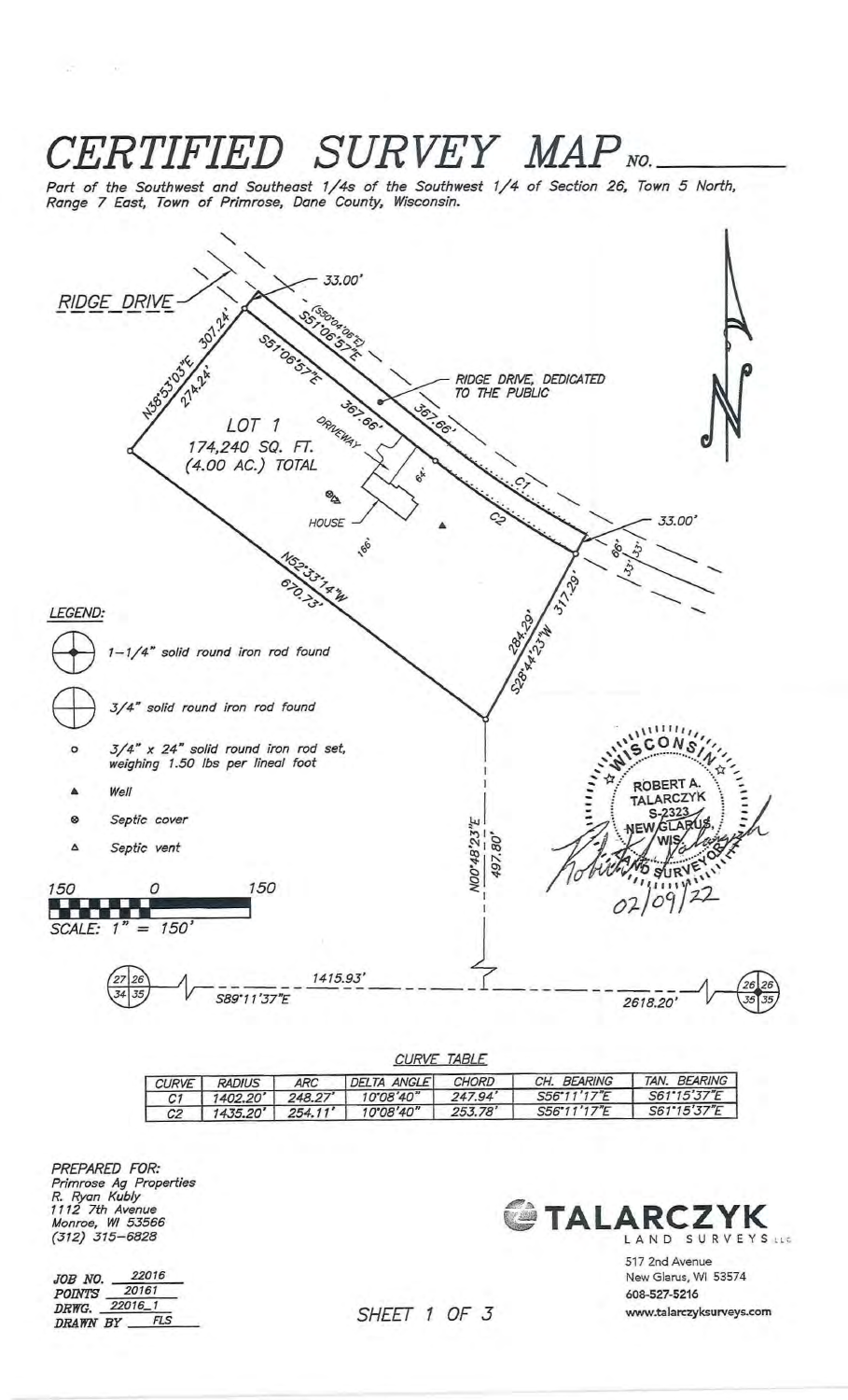# *'ERTIFIED* SURVEY MAP<sub>NO</sub>

That part of the Southwest and Southeast 1/4s of the Southwest 1/4 of Section 26, Town 5 North, Range 7 East, Town of Primrose, Dane County, Wisconsin, bounded and described as follows:<br>Commencing at the Southwest corner of said Section 26; thence S89°11'37"E along the South line of<br>Section 26, 1415.93'; thence N00'4 centerline, 367.66'; thence Southeasterly, 248.27' along said centerline and the arc of a curve to the left whose radius is 1402.20' and whose chord bears S56°11'17"E, 247.94'; thence S28°44'23"W, 317.29' to the point of beginning; subject to a public road right of way as shown and to any and all easements of record.

#### **NOTES:**

 $\sim$   $_{\rm A}$ 

1.) Bearings are referenced to the Wisconsin County Coordinate System, Dane County Zone, NAD83 (2011), in which the South line of the Southwest 1/4 of Section 26 bears S89°11'37"E. 2.) Recorded data, when different than measured, is shown in parenthesis.

I hereby certify that this survey is in compliance with Chap. 236.34 of the Wis. Statutes and that I<br>have surveyed, monumented, and mapped the lands described hereon, and that this map is a correct<br>representation thereof i

February 9, 2022

THE ROSE TALA scons;

Robert A. Talarceyk, P.L.S.<sup>1</sup>

OWNERS' CERTIFICATE OF DEDICATION:

As owners, we hereby certify that we have caused the land described on this Certified Survey Map to<br>be surveyed, divided, mapped and dedicated as represented hereon. We also certify that this map is<br>required by s.236.10 or

WITNESS the hand and seal of said owners this \_\_\_\_\_\_\_ day of \_\_\_\_\_\_\_\_\_\_\_\_\_\_\_\_\_\_\_\_  $\overline{\phantom{0}}$  20 In the presence of:

Keith G. Jelle

Christine M. Jelle

STATE OF WISCONSIN)

COUNTY) SS

foregoing instrument and acknowledged the same.

My commission expires



517 2nd Avenue New Glarus, WI 53574 608-527-5216 www.talarczyksurveys.com

 $JOB \t NO. \t \t 20161$ 22016 POINTS 20161 DRAWN BY \_\_\_ FLS

SHEET 2 OF 3